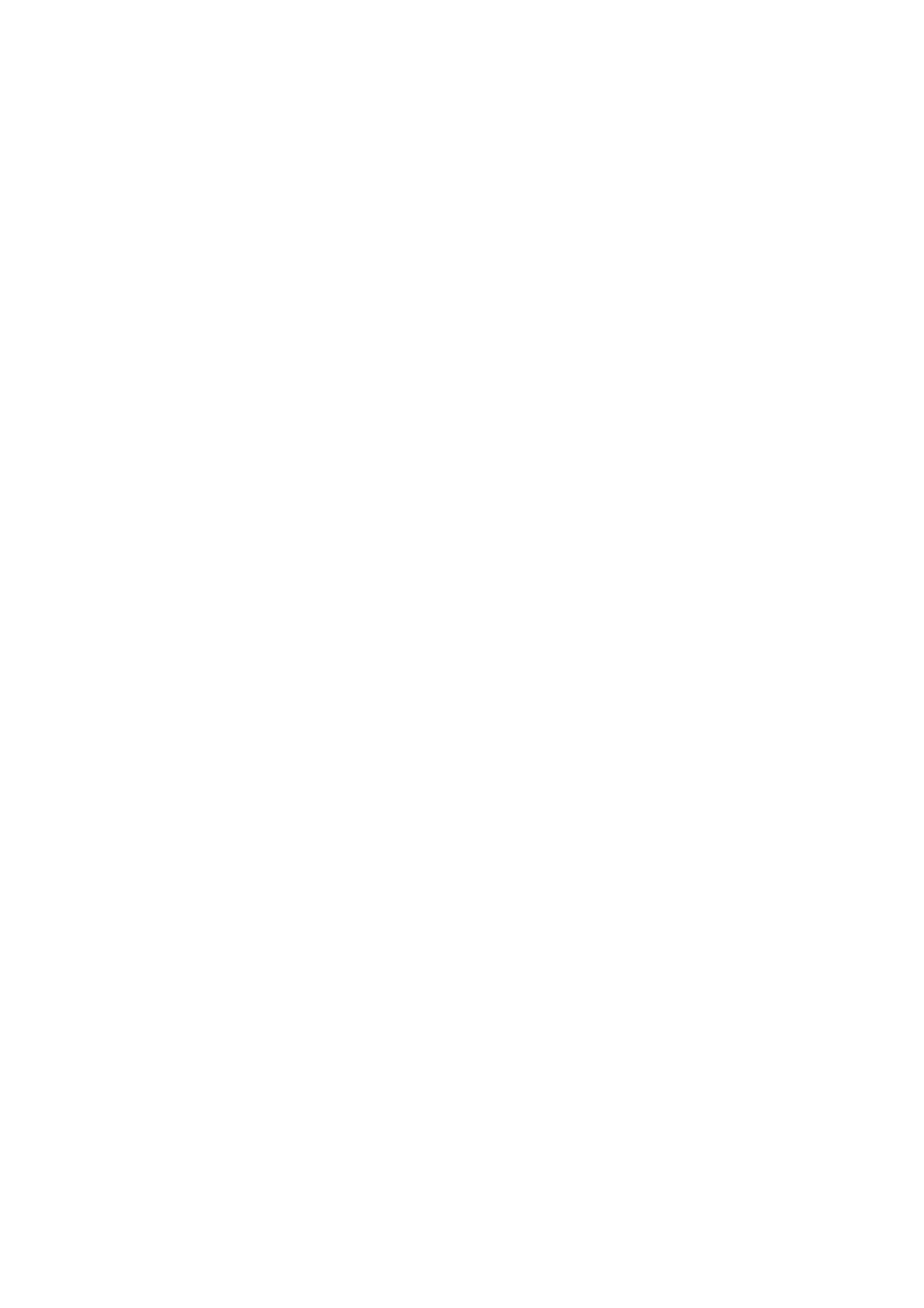## Guide for Authors

by the editors of The American University in Cairo Press

April 2021

The American University in Cairo Press Cairo New York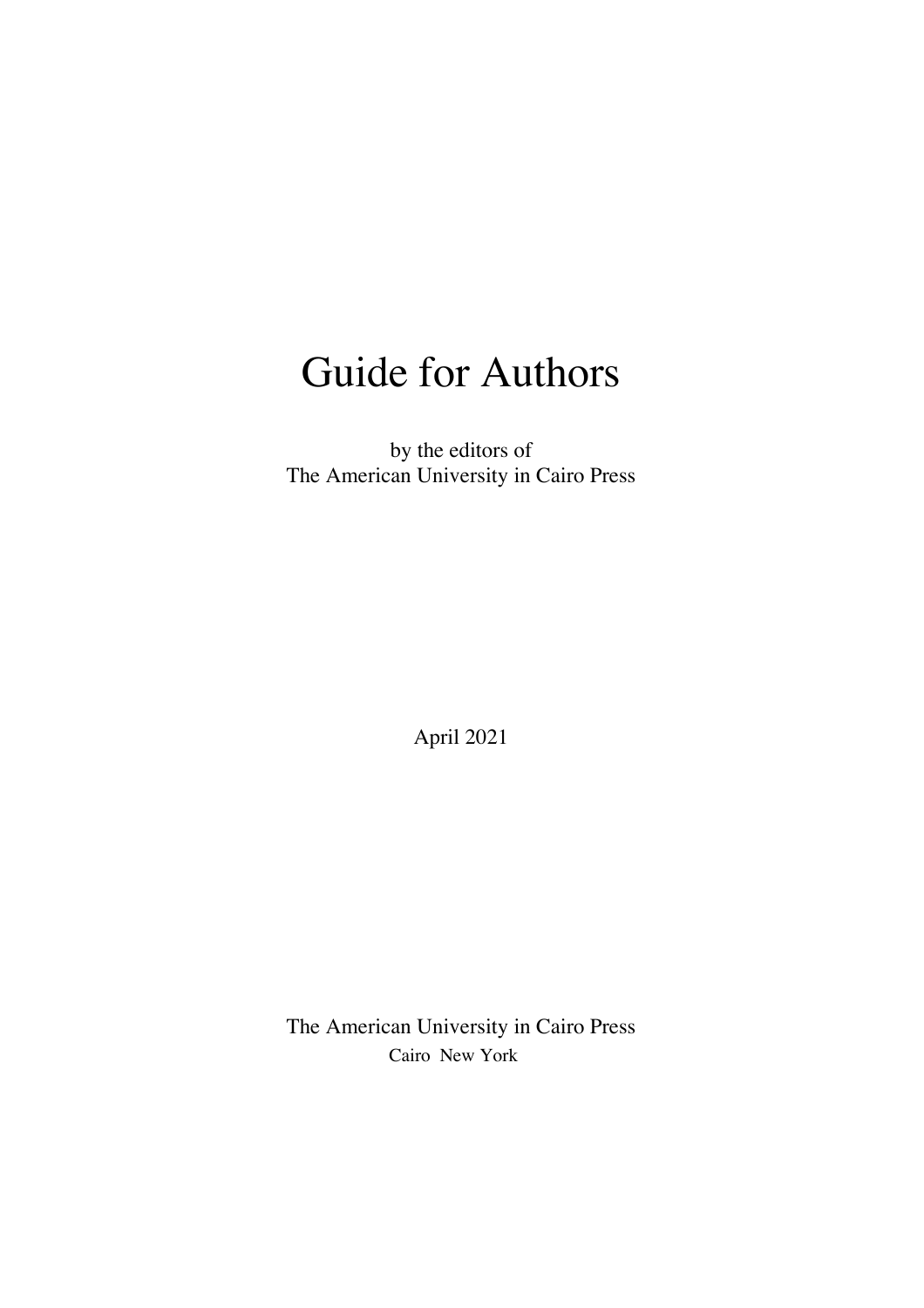*For further information on manuscript style and copyediting, contact:* Laura Gribbon Managing Editor laura.gribbon@aucegypt.edu

Copyright © 2021 by The American University in Cairo Press 113 Kasr el Aini, Cairo, Egypt One Rockefeller Plaza, 10th Floor, New York, NY 10020 www.aucpress.com

All rights reserved Printed in Egypt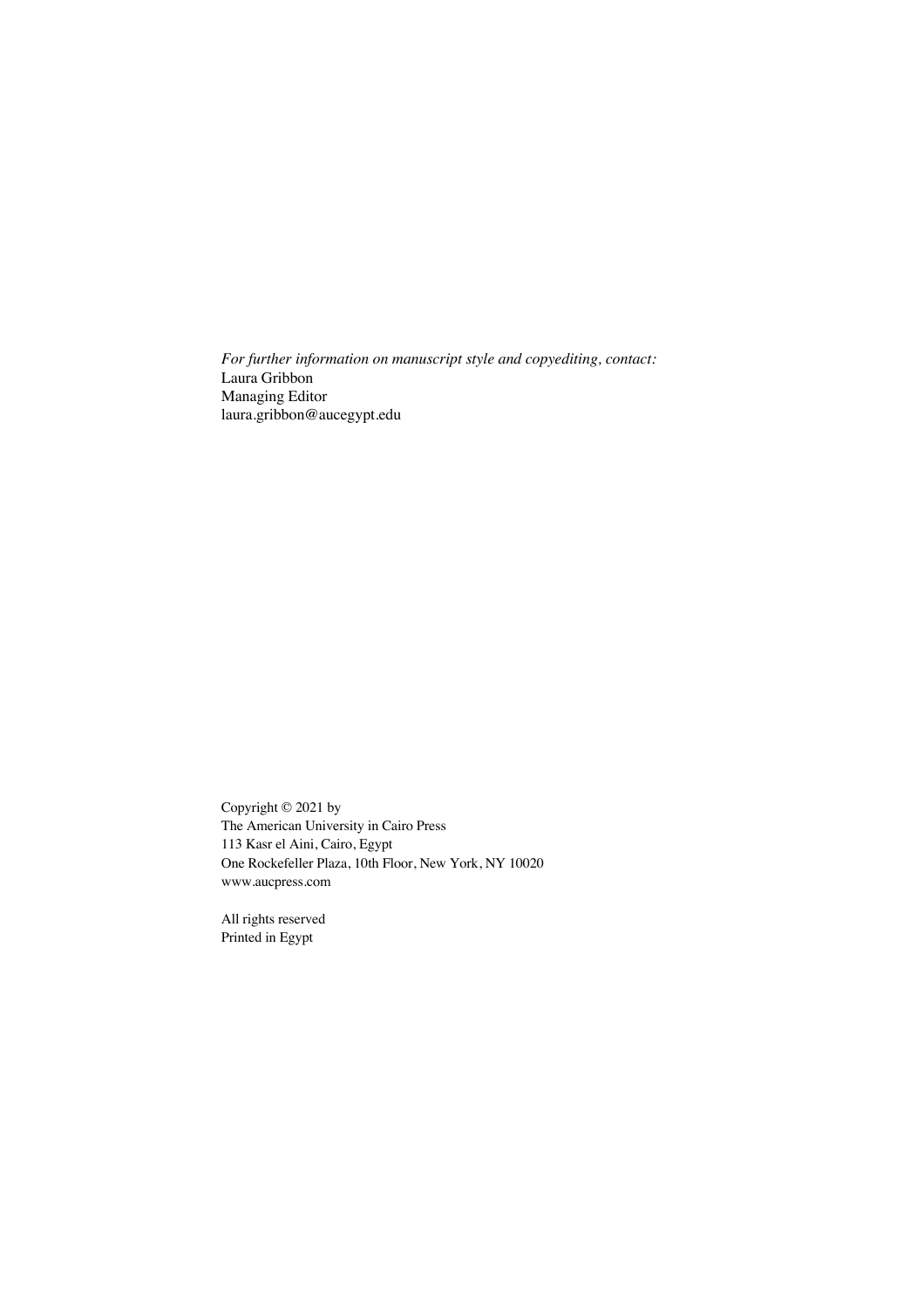## Contents

| Submitting a Manuscript for Consideration                       |    |
|-----------------------------------------------------------------|----|
| Preparation of the Manuscript and Illustrations for Publication |    |
| Special Characters and Fonts                                    | 3  |
| Permissions                                                     | 3  |
| Written Material                                                | 3  |
| Illustrative Material                                           | 3  |
| Formatting in Electronic Manuscripts                            | 4  |
| <b>Manuscript Style</b>                                         | 5  |
| Spelling                                                        | 5  |
| Punctuation                                                     | 6  |
| <b>Numbers and Dates</b>                                        | 8  |
| Cross-references                                                | 10 |
| Abbreviations                                                   | 10 |
| Documentation Style and Bibliographies                          | 10 |
| Arabic                                                          | 12 |
| Bias-free Usage                                                 | 16 |
| The Editorial Process                                           | 17 |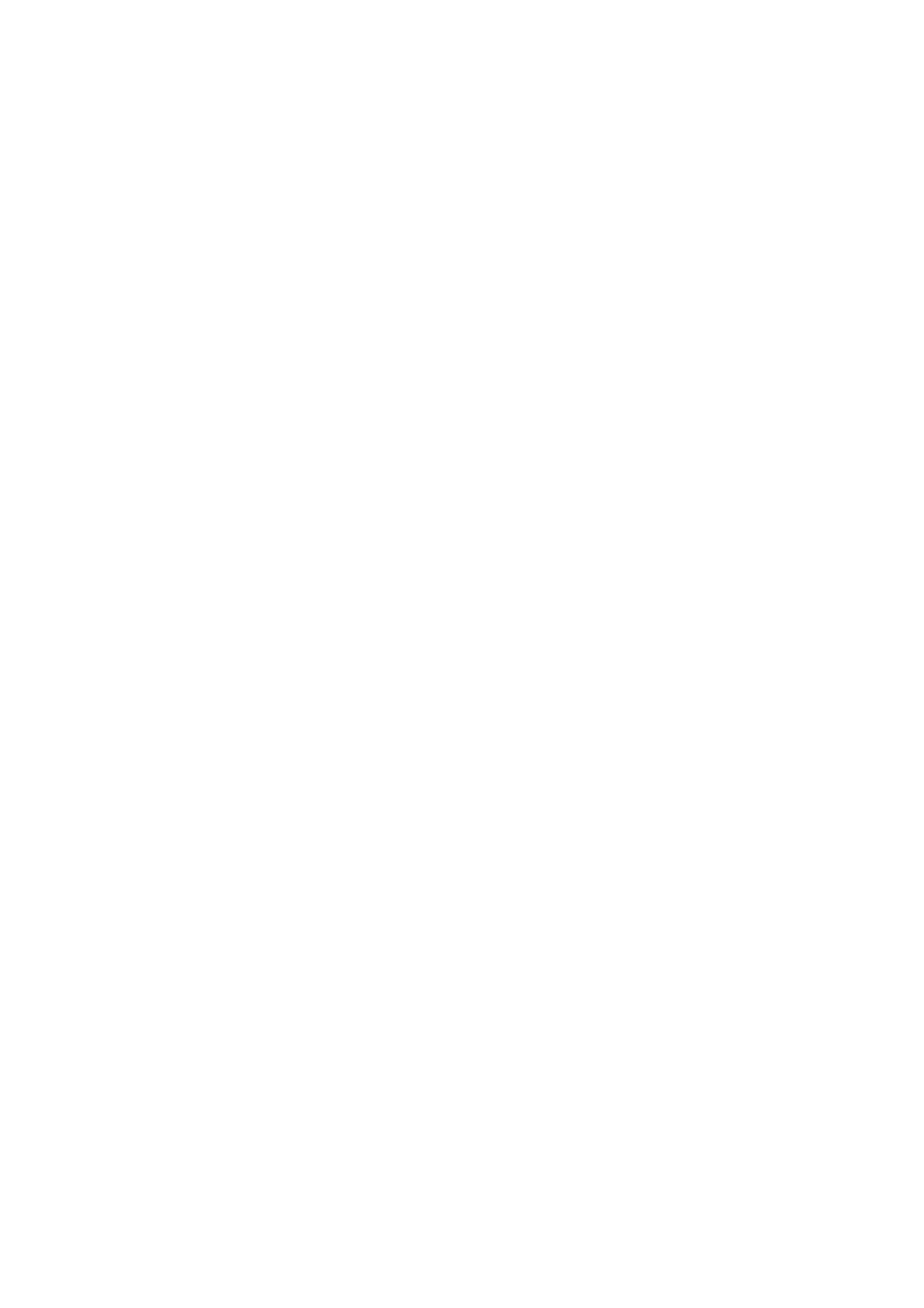## Submitting a Manuscript for Consideration

Manuscripts for consideration by the AUC Press should be submitted in soft copy as a Word file. Include a title page and a table of contents. Be sure to supply your name, address, telephone number, and e-mail address. Attach a proposal that contains an outline of the book and an indication of the unique contribution that your book makes to its field. For further guidelines on how to submit a book proposal, please see our website

(https://aucpress.com/authors/for-authors/). After reviewing the proposal we will be able to make an initial publishing decision, to be confirmed in due course by a complete review of the finished manuscript. Inquiries about the submission of proposals or manuscripts may be addressed to one of the AUC Press's acquisitions editors. Please submit a proposal to *one editor only* and consult the website to find out who the appropriate editor would be, depending on the subject of your proposal.

## Preparation of the Manuscript and Illustrations for Publication

Once a contract has been signed, you should submit the complete and final electronic manuscript. The manuscript should be prepared in Word 2007 or higher for Windows or Macintosh. The file should be submitted by e-mail and any large files may be submitted using a file sharing service, such as WeTransfer or Dropbox. See also "Special Characters and Fonts" on page 2.

The main text should be presented as one single, complete Word document (i.e., not as separate chapter files). Image captions should be placed in a separate Word file.

All illustrations (including not only photographs and line drawings but also graphs, charts, and tables) should be submitted as separate files and not embedded in the Word document of the manuscript. Illustrations and tables must be clearly numbered and accompanied by a complete list of illustrations; if they are to be integrated into the text, rather than in a separate section, their locations must be marked with place markers in bold face (e.g., **[fig. 9 here]**). Color illustrations should be numbered separately from blackand-white. You may also want to have separate numbering systems for maps, diagrams, tables, etc.

All graphs, charts, and tables should be submitted as *black-and-white* images, *not* in color. You should therefore use patterns (dots, dotted lines, dashed lines, and so on) and, additionally if necessary, different shades of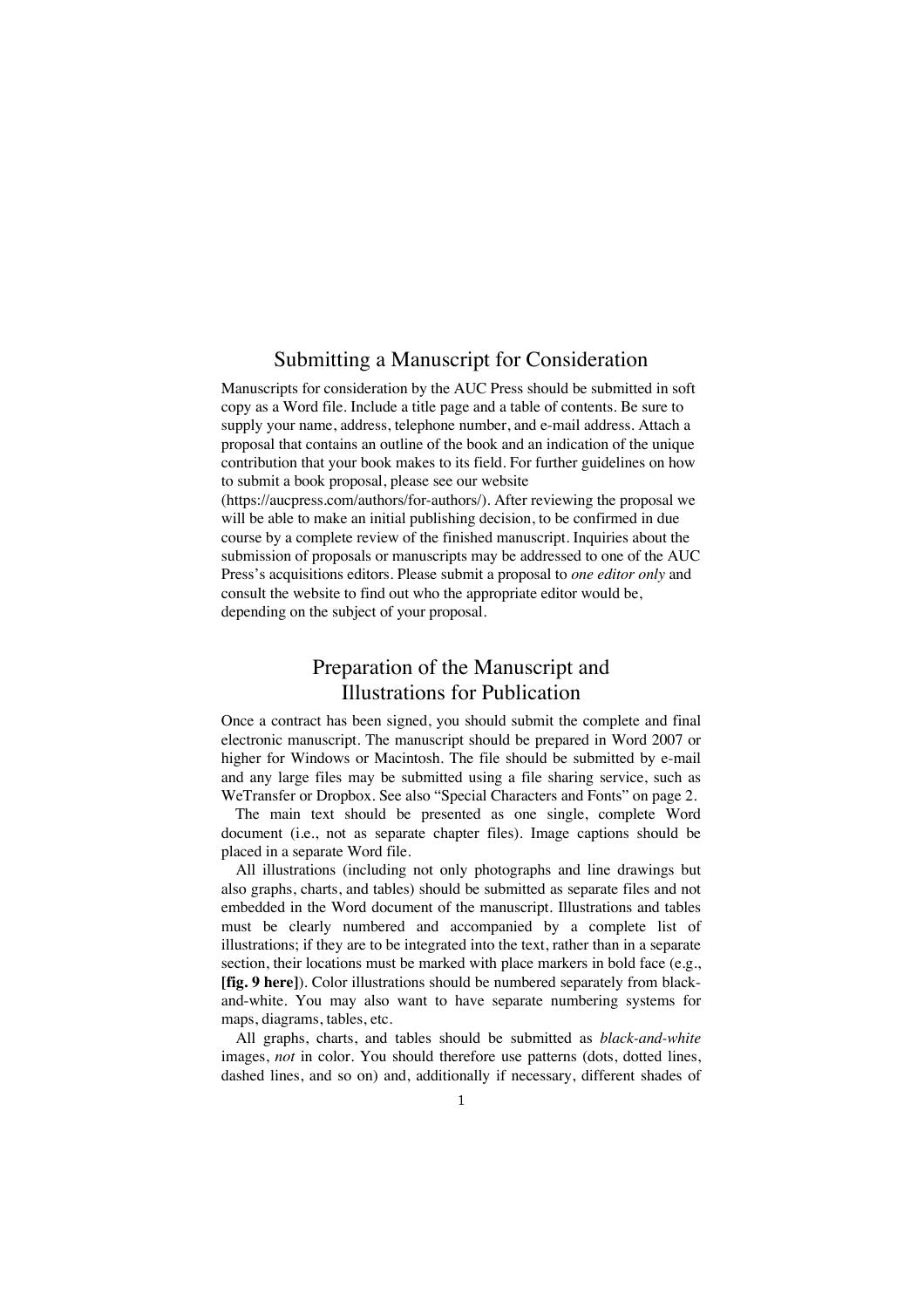gray to distinguish columns, lines, and so on, in figures.

Illustrations may be submitted as original slides, high-quality prints, or line drawings, or as tif or jpeg files, in which case they must be at least 300dpi at the maximum width at which they are to be reproduced in the final publication (the precise measurement is something that should be discussed with the relevant Acquisitions Editor at the outset of a project). Digital photographs or scans must be originated at this high resolution—please do *not* submit files that have been artificially inflated with extra pixels after scanning (known as pixel interpolation or re-sampling), as these files will not hold up when reverted to their original scanned content. Photographs of computer screens are also unacceptable. Photographs should ideally be submitted as raw image files, straight from the camera. Maps are to be handed in as editable eps or layered psd files. Special fonts and symbols used should be provided separately.

For notes, please use the automatic footnoting facility in Word. Notes will normally appear as endnotes in the finished book, not footnotes, but a manuscript can be submitted with footnotes.

You should not attempt to prepare an index at this stage, but the manuscript must now have all other elements complete, including the following if applicable:

title page (with title and authors' or editors' names as they are to appear in the book) dedication table of contents lists of tables, figures, abbreviations, etc. notes on contributors (in multi-author volumes) acknowledgments foreword and/or preface introduction all chapters all tables, figures, illustrations all captions appendices notes bibliography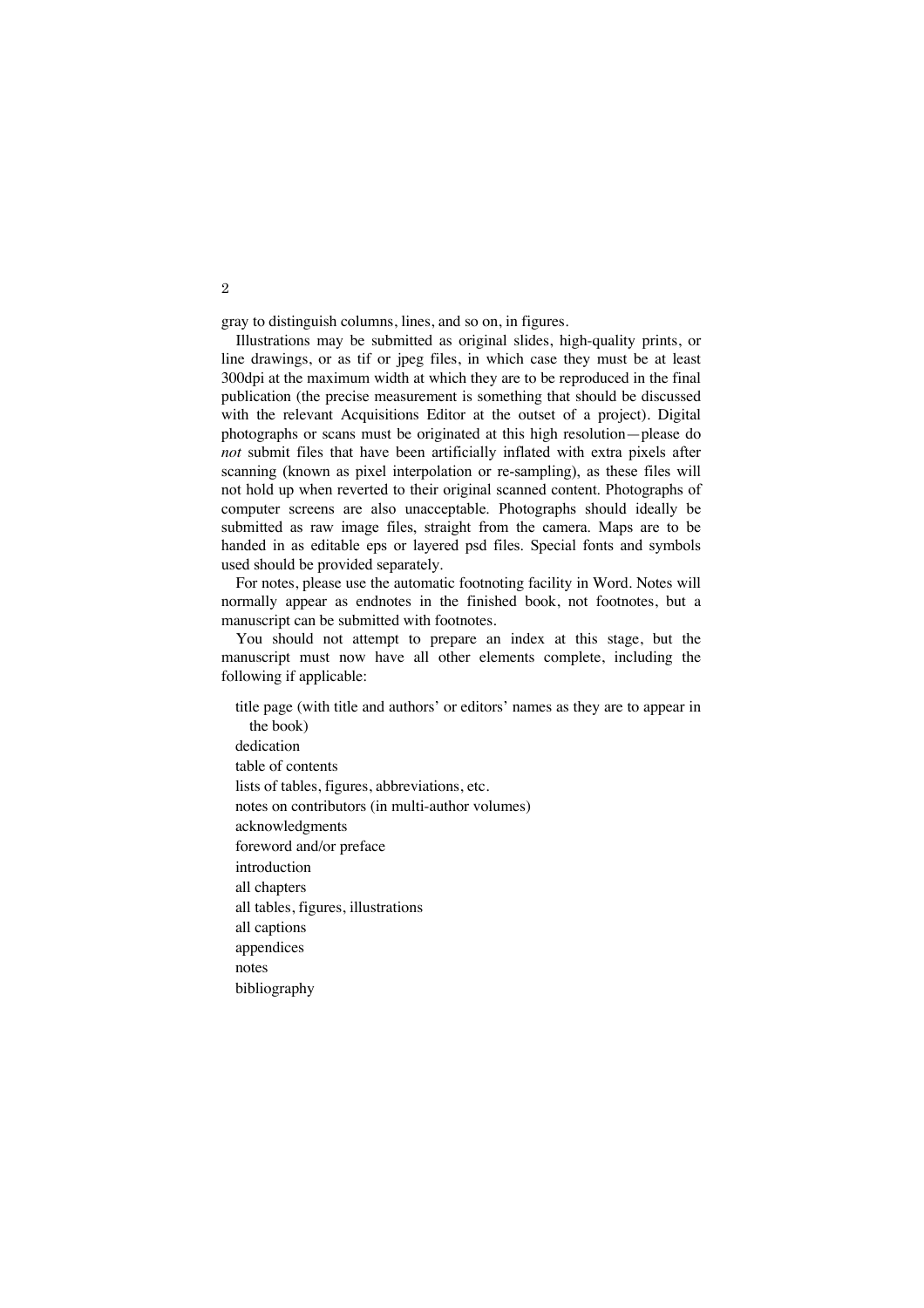#### **Special Characters and Fonts**

If any special characters (mathematical symbols, foreign language characters, diacritical marks, etc.) are required that are not available in the normal fonts or that may get lost or changed in the conversion from your operating system to ours, list them on a separate sheet for our attention and send us a PDF of the manuscript (as well as a Word file) to show us what the text should look like. If you need to employ a special font (for example, for text to be set in Coptic or Greek), please use a Unicode font when possible. If a Unicode font is not available, then please provide us with the font you use.

## Permissions

#### **Written Material**

To use copyrighted material you must have the copyright owner's permission, except in cases of fair use. Fair use, unfortunately, cannot be precisely defined, but it is generally understood to cover short extracts of works for purposes of review, criticism, or adding weight to one's own arguments. "Short" is relative to the length of the original: to quote four hundred words from a full-length book would probably be considered fair use; to quote four hundred words from a thousand-word essay or short story would not. For poetry, please consult us.

You may, of course, quote at any length from work that is no longer or never has been in copyright. But beware: while Herodotus or al-Maqrizi, for example, are not in copyright, the translation into English may well be.

*Where permission must be obtained, it is the author's responsibility to secure it in writing from the copyright owner.* Ask us for a sample permissions request. If any fees are to be paid, these are also the author's responsibility. The originals of written permissions must be submitted to us for our records.

In all cases, whether permission is required or not, you must give a full source citation for all quotations in your manuscript.

#### **Illustrative Material**

Written permission should also be obtained for any illustrative material in your book that you did not create yourself. This includes charts, tables, graphs, and maps, as well as line drawings and photographs. To reproduce a work of art (painting, sculpture, etc.) not in the public domain, you must obtain the written permission of the *artist* (or the legal heir of the artist), not the *owner* of the work. Again, the written permissions should be delivered to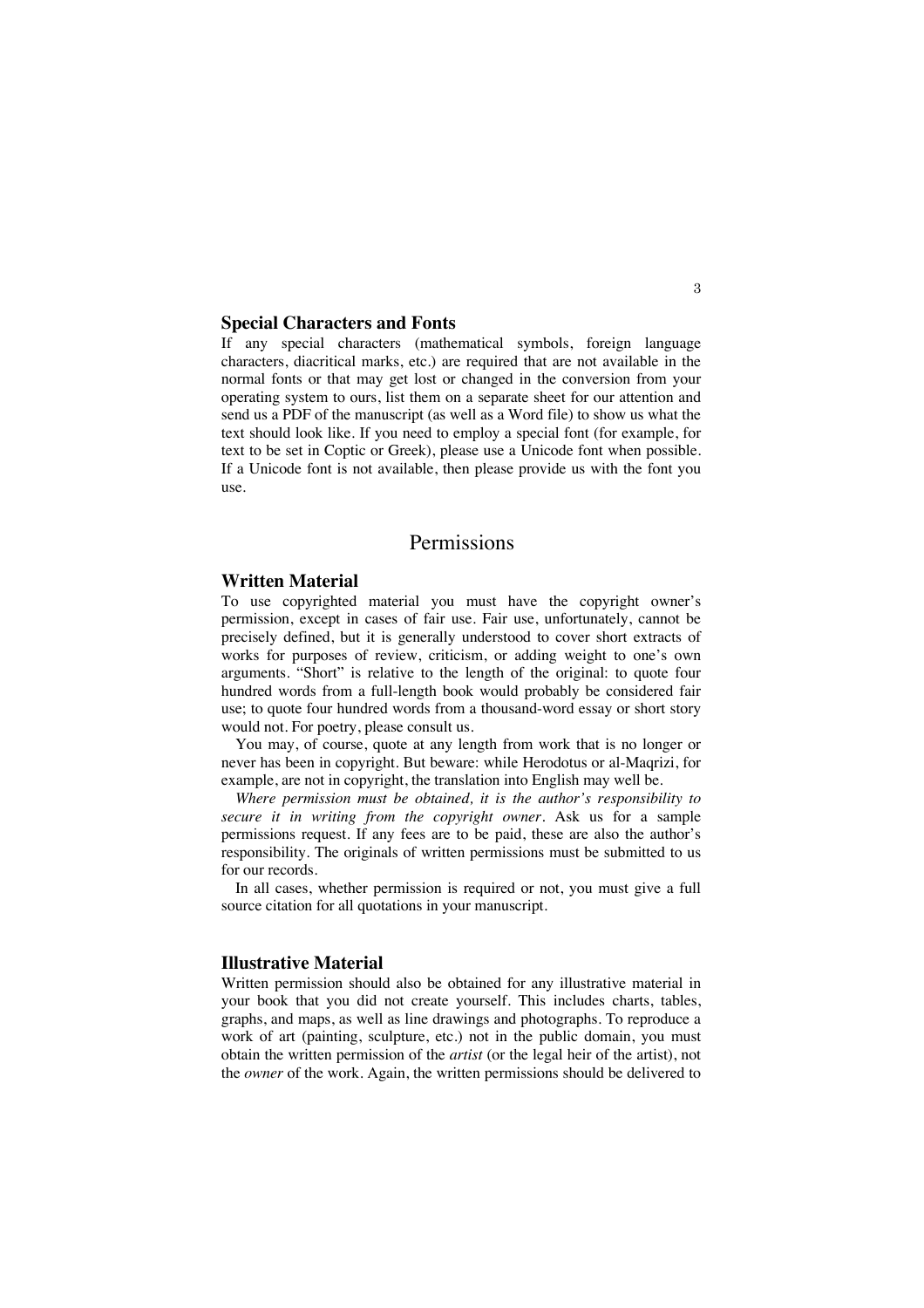us for our records; you are responsible for any fees to be paid; and full source citations should be given. Consult us on how such permissions should be obtained.

## Formatting in Electronic Manuscripts

Keep all formatting to a minimum. Note especially the following:

Text should be set in Times or Times New Roman font at 12-point size, double-line-spaced, including the notes. There should be no additional spacing (leading) before or after paragraphs.

To set off paragraphs in Word, use the split arrow at the left side of the ruler to indent the first line. Do not separate paragraphs with a line space (unless there is a deliberate break in the text) or use tabs or letter spacing to indent—these all have to be removed before we can make pages.

If any paragraphs are to be set in from the rest of the text (for example, in the case of an extended quotation), leave a line space before and after, and indent the text using the two arrows on the ruler bar.

Do not use hard returns or tabs within paragraphs.

Do not use double or multiple letter spacing (that is, never hit the space bar twice in succession), even between sentences.

In tables use tabs, not spaces, to define columns.

Make sure your computer's automatic hyphenation facility is off.

Switch off justification.

Do not use ALL CAPS for headings (anything typed all caps must be retyped, which may lead to errors); use Title Case Like This.

Do not use the automatic headings function that automatically generates a table of contents.

Do not use superscript, except for automatic note numbering.

Do not center anything.

Do not use **bold face**, except:

When marking the placement of images (as outlined above) (e.g., **[fig. 9 here]**).

Chapter titles should be marked with **[ch]**

Primary subheads should be marked as **[a-head]**, secondary subheads as **[b-heads]**, and so on.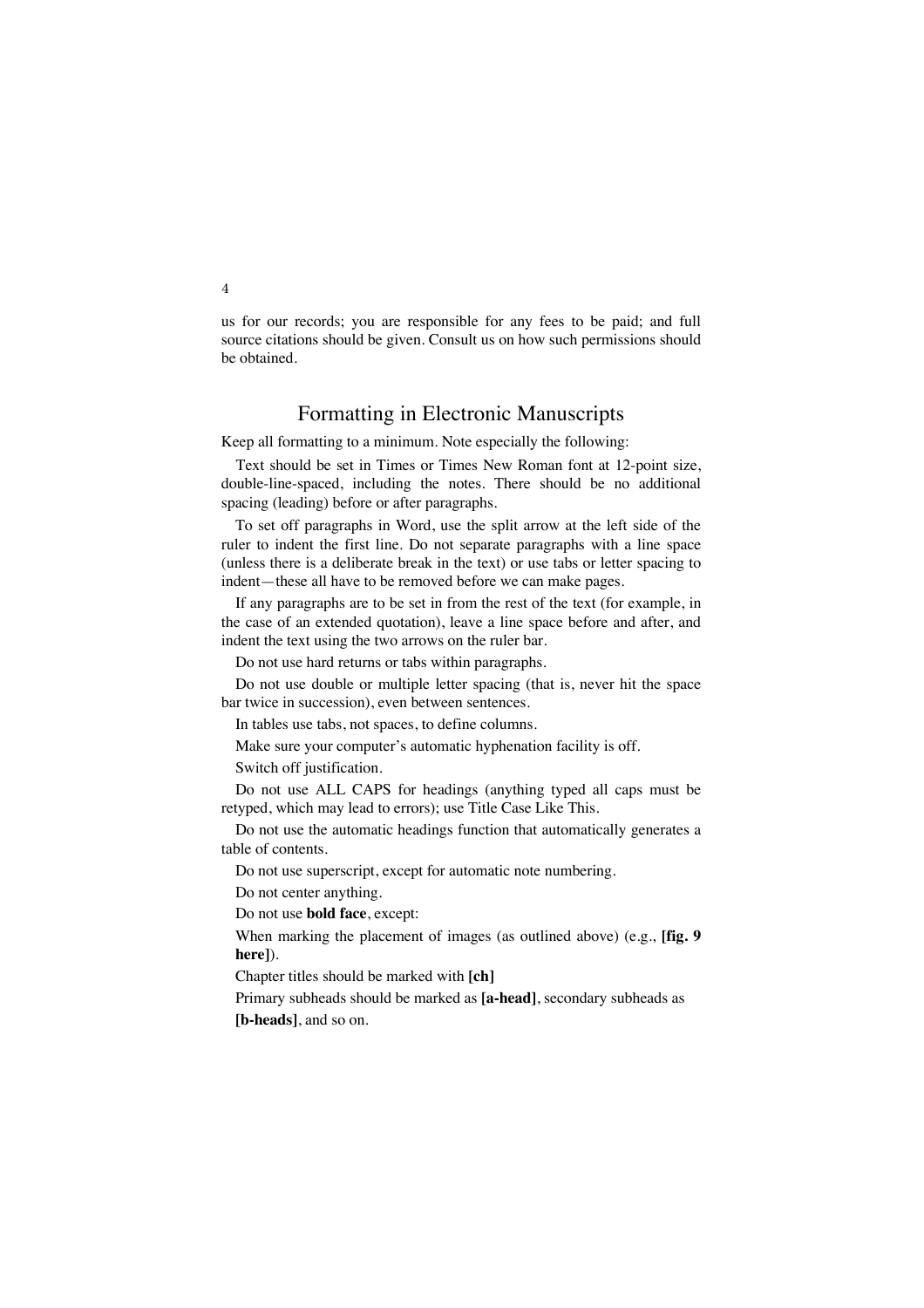## Manuscript Style

In most matters of style, the AUC Press follows *The Chicago Manual of Style*. In matters of spelling, hyphenation, capitalization, abbreviations, and when to put foreign words in italics, we generally follow *Merriam Webster's Collegiate*. That is to say, we follow American orthographic style.

Please pay careful attention to the notes that follow—they are not intended to be a comprehensive style guide, but they do address issues that recur in manuscripts submitted to this press. If you bear these guidelines in mind when writing your manuscript you will save us a great deal of time when we come to prepare it for editing.

#### **Spelling**

Generally, American spelling should be used. For the benefit of those more used to British spelling, here are some of the more common differences:

| <b>British</b>                                   | American                   |
|--------------------------------------------------|----------------------------|
| words ending in -our $-$ favour                  | $-or$ $-$ favor            |
| words ending in $-re$ — sombre                   | $-er$ – somber             |
| some words ending in -ise - organise             | $-ize$ - organize          |
| (but there are exceptions: surprise, etc.)       |                            |
| words with $-dge-$ judgement,                    | $-dg-$ judgment,           |
| acknowledgement                                  | acknowledgment             |
| double $l, p$ – travelling                       | single $l, p$ – traveling  |
| (NB: this rule applies only when the             |                            |
| syllable with the $l$ or $p$ is unstressed; thus |                            |
| 'controlling' and 'shipping' are correct in      |                            |
| both British and American style)                 |                            |
| defence, grey, enquire                           | defense, gray, inquire     |
| draught                                          | draft                      |
| manouevre                                        | maneuver                   |
| mould, programme                                 | mold, program              |
| moustache                                        | mustache                   |
| sulphur                                          | sulfur                     |
| towards, afterwards, onwards, forwards           | toward, afterward, onward, |
|                                                  | forward                    |

Note, though, that in direct quotations from sources using British orthography, the original spellings should be maintained, and that no changes should be made in proper names: for example, the British political party is Labour, not Labor.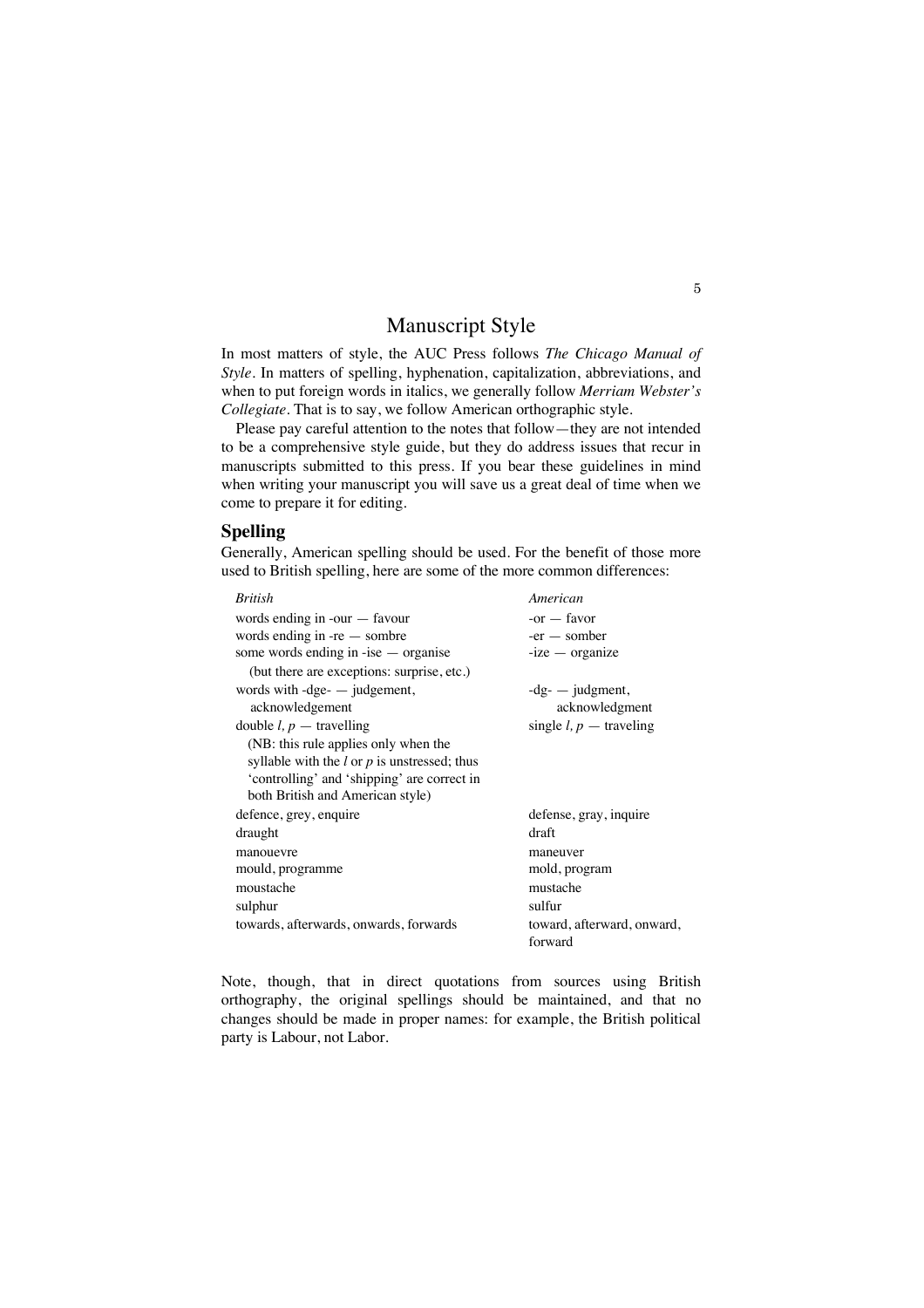#### **Punctuation**

Follow American punctuation style.

In lists, always use the serial comma (a comma preceding the final 'and' or 'or'):

Allied troop expenditures equaled 25–30 percent of national income in Egypt, Palestine, and Lebanon during the Second World War.

The bodies, sometimes two in a single grave, were covered with coarse matting, twigs, or animal skins.

Use double quotation marks for dialogue and direct quotations and to highlight special terms or draw attention to the fact that a term is being used in an unusual or ironic sense. Common expressions, sayings, proverbs, and so on, are usually enclosed between double quotation marks even if no source is given. Use single quotation marks only for dialogue within dialogue.

Quotes from the Quran or Bible are placed in italics, usually with relevant book/chapter/verse names or numbers provided.

Always put commas and periods inside quotation marks. Semicolons, colons, question marks, and exclamation marks, however, should be put inside the quotation marks only if they constitute part of the quoted material:

The principle guiding President Bush in the Gulf war, Friedman explained, "was that unless international boundaries between sovereign nation-states are respected, the alternative is chaos."

The urban literature is full of labels such as "marginal," "squatter," "shanty," "informal," and "spontaneous."

Are there particular configurations of resources . . . which mothers are able to turn to advantage in a "complex living situation"?

"I said to myself, 'Try your luck, Sindbad, and throw yourself into the arms of the invisible!"

I had suspicions that could not be proven, and *some suspicions are sins* (Qur'an 49:12).

Use commas around non-defining words, phrases, or clauses but *not* around defining words, phrases, or clauses. A phrase is non-defining if the sentence will still make sense without it:

Naguib Mahfouz, who was awarded the Nobel Prize for literature in 1988, was the author of more than thirty novels. The Swedish Academy, which made the award, cited his achievements in the development of the Arabic novel.

A phrase is defining if it defines its referent and is therefore essential to the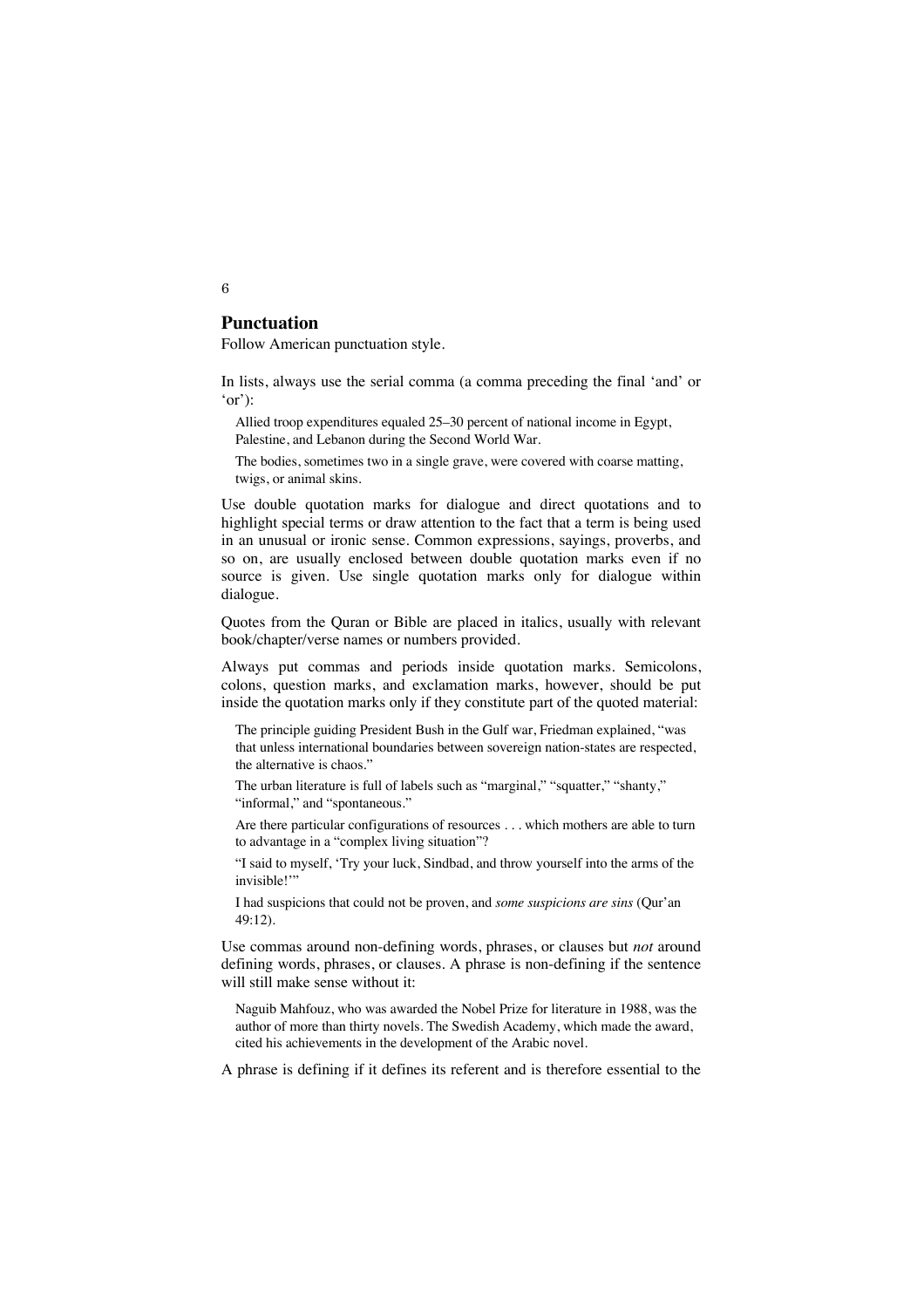meaning of the sentence:

The man who was awarded the Nobel Prize for literature in 1988 was the author of more than thirty novels. The jury that made the award cited his achievements in the development of the Arabic novel.

*Italics.* Italicize foreign words that do not appear in an English dictionary. Transliterated Arabic words (e.g. sharia, sheikh, jihad, etc.) should be roman and other lower-case Arabic words should be in italics (e.g. *koshari*). Transliterated proper nouns are not italicized (e.g. Majlis al-Shura).

Titles of books and periodicals should be italicized. Use quotation marks for titles of articles in journals, stories in collections, chapters in books, and unpublished material:

6. Cited by Paul Drake, "From Good Men to Good Neighbors," in Abraham Lowenthal, ed., *Exporting Democracy* (Johns Hopkins, 1991).

If all the words between parentheses are italicized, then the parentheses should similarly be italicized:

*(Tamarix ahylla)*

If some of the words between parentheses are italicized and others are not, the parentheses remain unitalicized:

(*Tamarix ahylla*, sp.)

*Ellipses.* For ellipses, use three dots with spaces before, between, and after, i.e., [space].[space].[space].[space]; *plus* whatever punctuation is needed, be it a period, comma, or semi-colon:

As the war ended, the United States held about half the world's wealth . . . ; it had no enemies nearby, . . . and controlled the world's major reserves of energy and other critical resources. . . . The war severely harmed all others, while in the United States . . . production boomed, nearly quadrupling in scale.

Note that ellipsis dots are not normally used at the beginning or end of quotations, even if material is omitted.

*Hyphens and dashes.* Use hyphens only in hyphenated compound words; do not use them to break words at the ends of lines.

For a dash that sets off text—thus—use an em dash (option+shift+hyphen on a Mac; alt+ctrl+minus sign on number keypad on a PC) with no space before or after.

A closed up en dash is used in compound adjectives when the two elements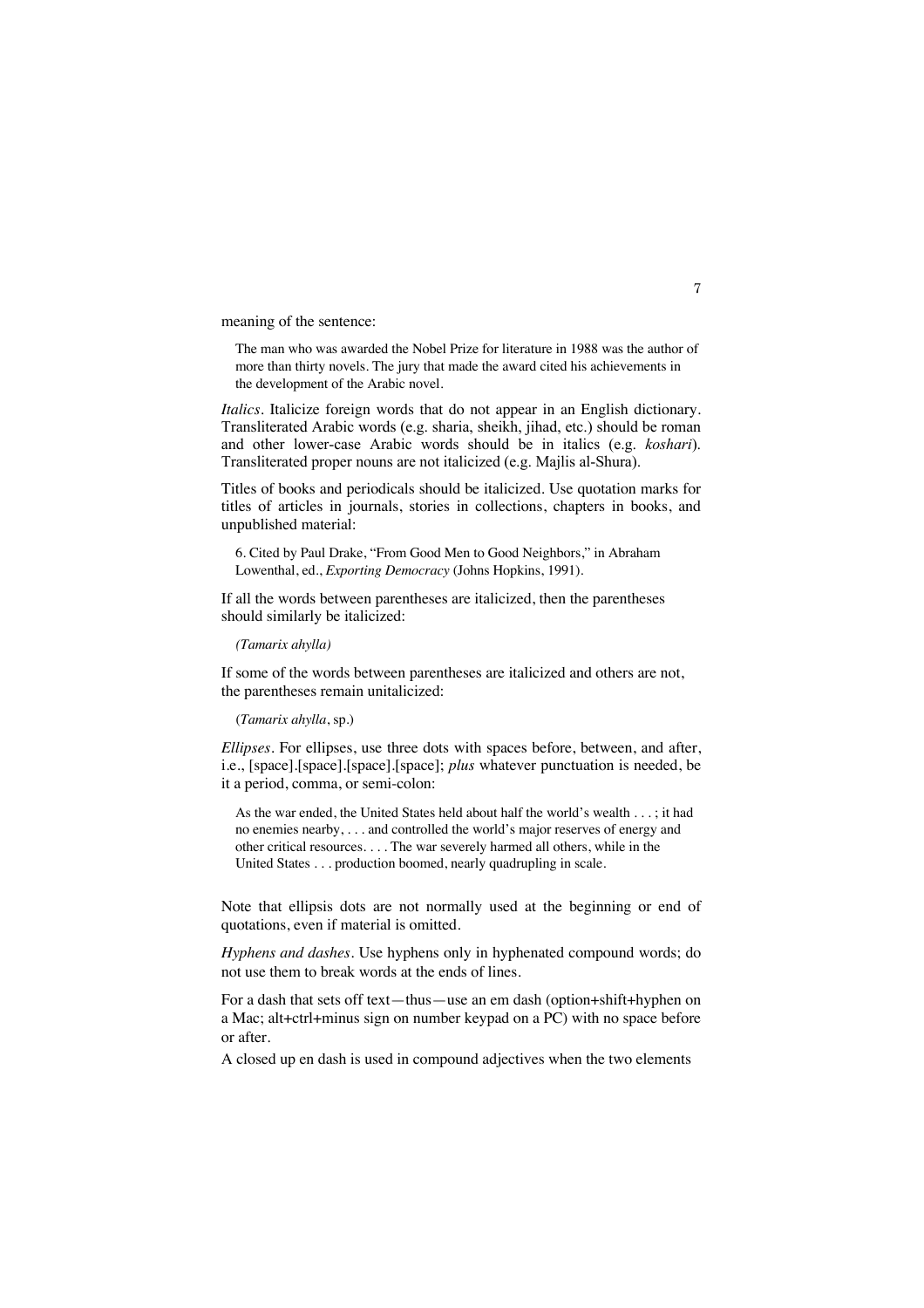are of equal weight, i.e., one element is not subordinate to or does not qualify the other:

the Cairo–Alexandria road the Arab–Israeli conflict

*Capitalization.* Words such as president, sultan, king are capitalized when part of the name, but not when used alone or in apposition:

President Mubarak, King Farouk, Ambassador Scobey; the president, the king, the ambassador; the Mamluk sultan Qaytbay, the American ambassador, Margaret Scobey.

Names of ministries are capitalized but ministerial titles are not:

In practice the minister of education answers to the Ministry of Higher Education.

When a quoted sentence is run into the syntax of the main text its capital is not retained:

Walter Lippmann advised that "the public must be put in its place." *not* Walter Lippmann advised that "The public must be put in its place."

#### **Numbers and Dates**

1. Be careful not to use the letter 'ell' for the number 'one' or a capital 'oh' for 'zero' and vice versa—they look very different when typeset:

lOlO v. 1010

Except in lists, cross-references, statistical material, or where units of measurement are abbreviated (see below), spell out numbers as follows:

- cardinal numbers up to ninety-nine
- ordinals up to ninety-ninth
- round numbers divisible by 100, 1,000—but not millions and billions, which are only spelled out up to ten
- use a combination of figures and words for other numbers in millions and billions

forty-five meters, 45 kg, five hundred miles, 425 elephants, 23,000 inhabitants, two million refugees, 75 million Egyptians, 4.6 billion light years; third floor, fifty-first birthday, 200th anniversary.

Where a paragraph includes many figures, some of which should be spelled out and others given as figures, use figures for both. In some manuscripts (e.g., economics texts), this rule may have to be applied throughout: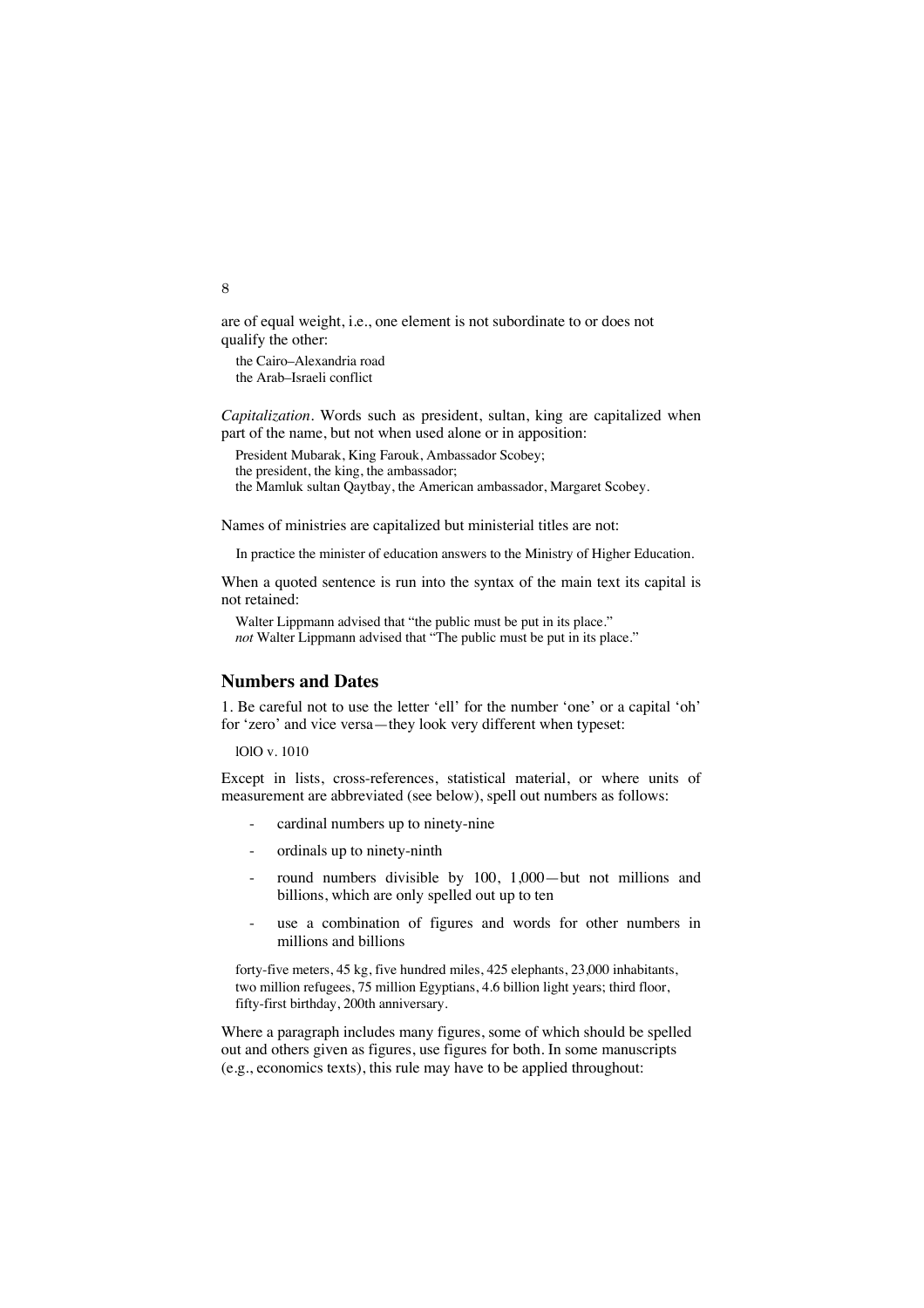Wilkinson found 7,200 people in Bahariya in 1824 (excluding Hayz), with 3,500 in Qasr and 3,000 in Bawiti. In 1897, the population of the oasis was 6,081. Qasr had 1,712 people and Bawiti had 1,713.

Sometimes a combination of words and figures is helpful to the reader:

five packets of 60 and one carton of 200

But always use figures for percentages (and note that 'percent' is one word); use figures for sums of money, except sums in the millions and billions, where a combination of figures and words is to be preferred:

We found a vacancy rate for dwelling units of only 5 percent. LE3.75, \$5,000, £846 million, LE6.2 billion.

Use a comma in figures of 1,000 or above:

It is estimated that anywhere between 2,300 and 3,500 women have found employment through this scheme.

In 1979, the population of the small outlying towns grew to an estimated 234,500 people.

Units of measurement are spelled out in discursive text but abbreviated in lists and statistical or technical material:

The riverbank is some two hundred meters' walk from the main settlement.

Just northwest of the center of the fort is a 13.5 m x 8.5 m vaulted cistern cut into the bedrock, presently dry. Some 5 m to the west of this is a partially filled well with rough stone walls, while 9 m to the north is a round observation tower, 5.5 m in diameter.

AUC Press style favors metric over imperial measurements.

In page and date ranges, use an en dash (option+hyphen on a Mac; ctrl+minus sign on number keypad on a PC). Note that if the thousand and hundred digits are identical, they are not repeated, but the ten digit is always repeated, even if identical:

134–36; 278–312; 1475–79; 1892–93, 56–57

The hundred digit is repeated if a zero in the ten-digit position would otherwise follow an en dash:

306–309, 201–204

Dates giving day, month, and year should be written in one of two ways, but consistently. Note the commas surrounding the year in the second option: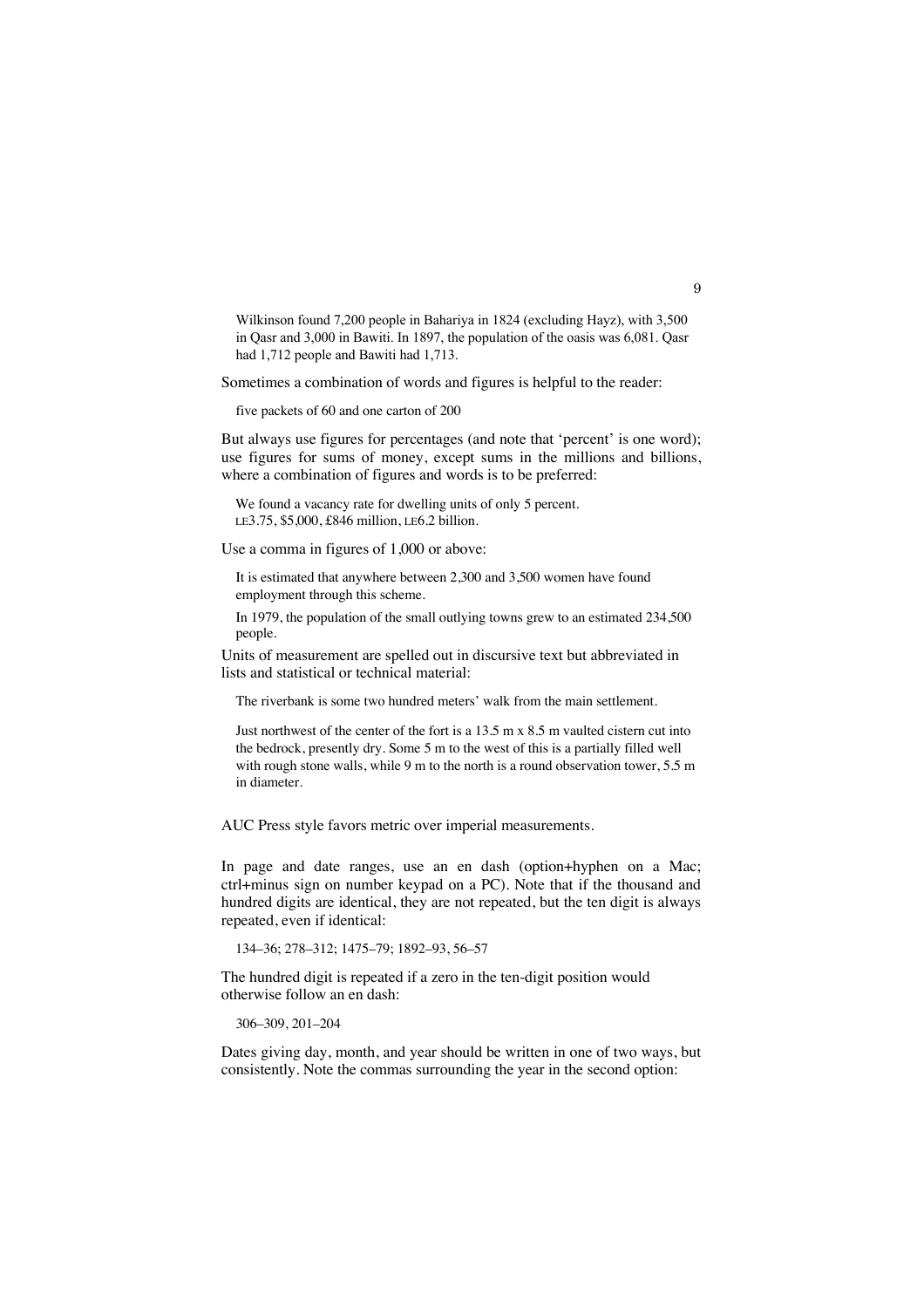31 October 1956 *or* October 31, 1956,

Centuries and ancient Egyptian dynasties are always spelled out, but note that while dynasties are capitalized, centuries are not, nor is the second element of a hyphenated number:

sixteenth century, Twenty-sixth Dynasty

When used adjectivally, centuries take a hyphen, dynasties do not:

a thirteenth-century sultan, a Fourth Dynasty pharaoh

Abbreviations such as *th*, *rd*, and *nd* when appearing at the end of a numeral in tables, captions, graphs, maps, or other illustrations are formatted in regular font size and not as superscript letters:

5th employment category, *not* 5<sup>th</sup> employment category

Decades take an *s* with no apostrophe, and if they are to be abbreviated, they should be spelled out:

the 1990s *or* the nineties —*not* the 1990's *or* the 90s *or* the 'nineties

Remember that AD, AM, and AH precede the date, CE, BC, BCE, and BP follow it; they are all separated from the date by one space, and are set in small caps:

AD 641, AH 976, 2800 BC

#### **Cross-references**

Try to limit cross-references to a format that does not depend on pagination (see chapter 6, see fig. 35, see appendix B). If you must refer to a specific page, use three zeros (do not use the manuscript page number): see page 000. This ensures that enough space will be left in the line when pages are laid out so that no adjustments will have to be made to paragraphs or pages when the reference is supplied. You will be asked to supply the correct page reference when you see final pages, probably at the same time you are asked to compile the index.

#### **Abbreviations**

Do not use 'e.g.,' 'i.e.,' or 'etc.' In running text, AUC Press prefers abbreviations to be spelled out as 'for example,' 'that is,' and 'and so on.' However, the abbreviations are acceptable within parentheses.

#### **Documentation Style and Bibliographies**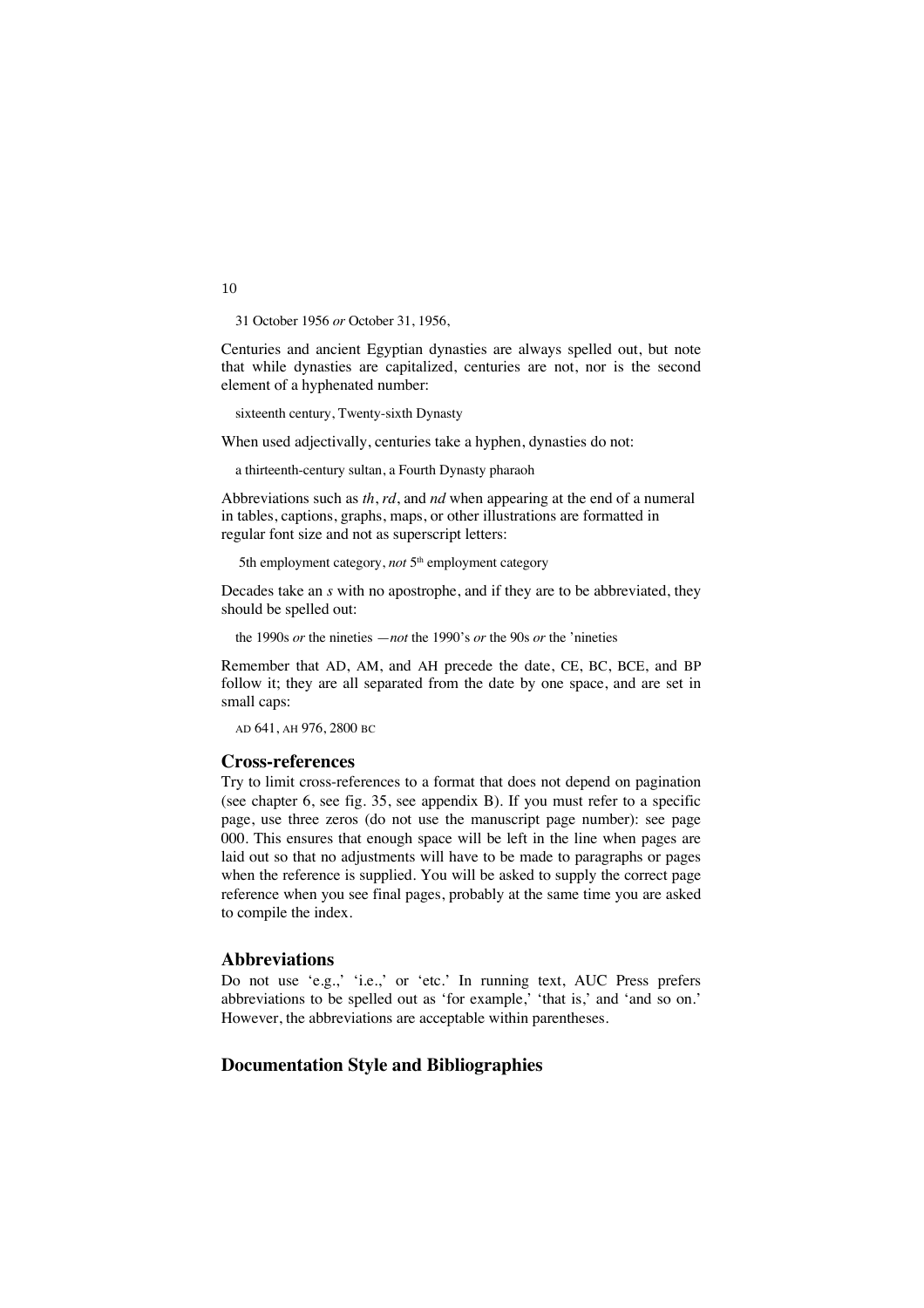The two most widely used reference systems in the humanities and social sciences are the **author-title system** (also known as the **notes-andbibliography system**) and the **author-date system** (also known as the **Harvard system**). AUC Press usually follows the author's preferred documentation system, provided it is clear and consistent.

In the **author-title system**, all citations are given in the notes, with a full bibliographic citation given the first time a work is mentioned. This may be formatted as follows (note that minor bibliographical details are placed within parentheses):

3. Jason Thompson, "Osman Effendi: A Scottish Convert to Islam in Early Nineteenth-Century Egypt," in Jill Edwards, ed., *Historians in Cairo: Essays in Honor of George Scanlon*, (Cairo: American University in Cairo Press, 2002), 18– 35.

Subsequent short forms of this citation in the endnotes may be formatted as follows, with specific page numbers added:

Thompson, "Osman Effendi: A Scottish Convert to Islam," 23–25.

If the volume also includes a bibliography, the corresponding bibliographical entry may be formatted as follows:

Thompson, Jason. "Osman Effendi: A Scottish Convert to Islam in Early Nineteenth-Century Egypt." In *Historians in Cairo: Essays in Honor of George Scanlon*, edited by Jill Edwards, 18–35. Cairo: American University in Cairo Press, 2002.

If the volume does include a full bibliography, a complete citation does not have to be given at first mention in the endnotes, and the short form can be used instead.

In the **author-date system**, reference is made in the running text to a particular author-date combination, sometimes followed by page numbers, for example:

These northern axes, which Janet Abu-Lughod called the Northern City, contained almost half of Cairo's population by 1960 and "could claim with a fair degree of accuracy to have become the real Cairo" (Abu-Lughod 1971, 179).

There must then be a corresponding complete reference in the list of references or bibliography at the end of the book. Here, unlike the short-title system, the year of publication falls immediately after the author's name:

Abu-Lughod, Janet. 1971. *Cairo: 1001 Years of the City Victorious.* Princeton: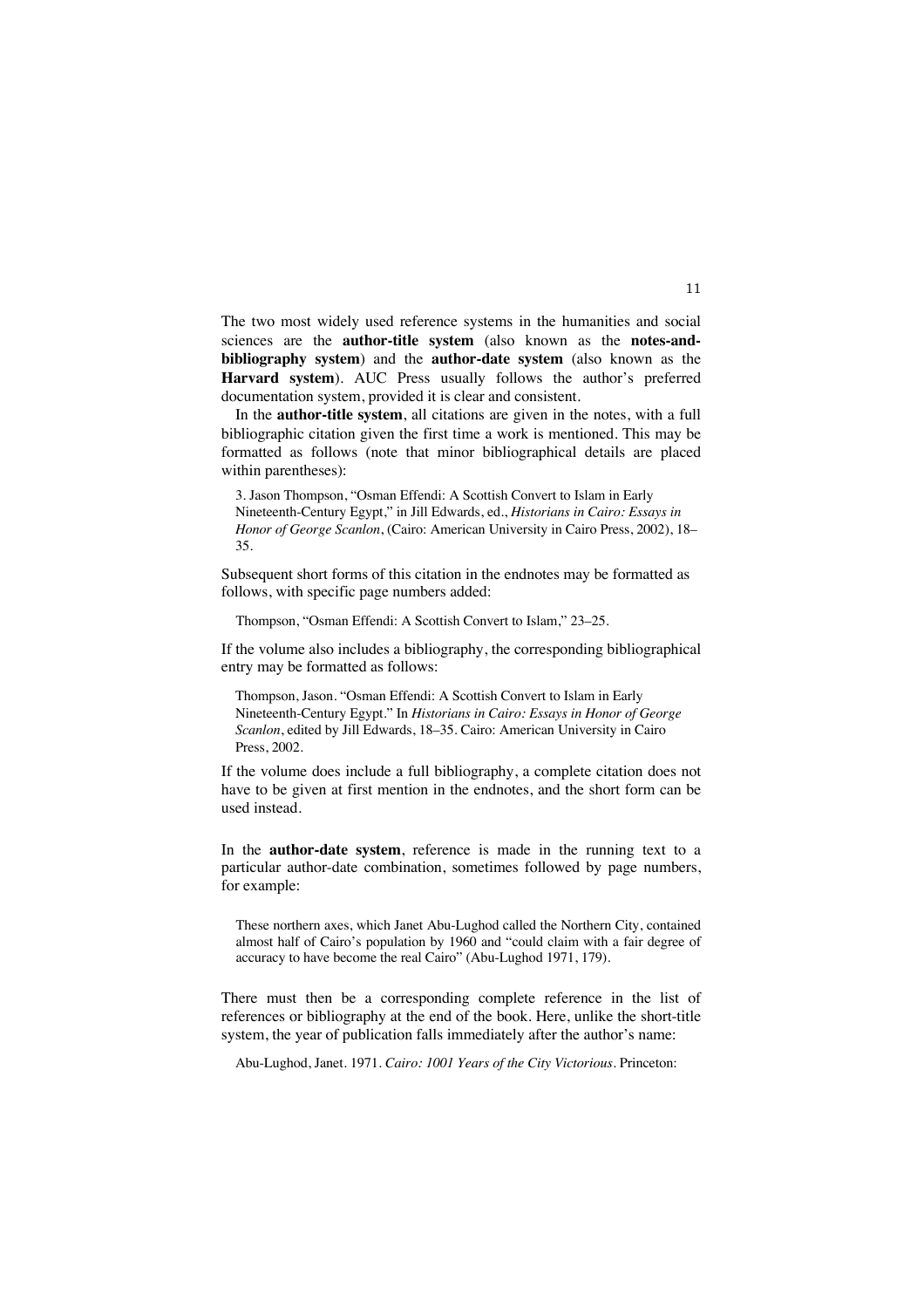Princeton University Press.

When there is more than one author, only the first name should be inverted:

Black, Thomas, Richard White, and Harold Gray. 1997. . . .

In this system, subsequent or secondary references to titles of books, articles, and so on in the notes are also mentioned in author-date form:

4. For more details on the study and reactions to it, see: Dorman 1996, 192–94.

#### **Latin terms**

As a general rule, AUC Press prefers that authors do not use terms such as *Ibid.*, *op.cit.*, *Idem*, or *id.* in endnote citations. Use the regular citation style in every case.

#### **URL citation style**

URL addresses should be given in roman type, set off by commas, *not* underlined or in angle brackets:

Howeida, Amira. 2002. "Metamorphoses." *Al-Ahram Weekly Online*, 9–15 May, http://weekly.ahram.org.eg/2002/585/fe3.htm.

URLs may be broken across two lines, but only after a slash or a period. Hyphenation of words to break up URLs is not acceptable.

For more detailed guidelines on documentation style, please consult *The Chicago Manual of Style,* 17th edition. See also the very useful "Chicago-Style Citation Quick Guide" online at: http://www.chicagomanualofstyle.org/tools\_citationguide.html

#### **Arabic**

The AUC Press prefers the following system of transliteration, which is a simplified version of the *International Journal of Middle East Studies (IJMES)* system and does not use diacritics:

| consonants |
|------------|
|------------|

| $'$ (right single quotation mark) — <i>ma'dhana</i>               |
|-------------------------------------------------------------------|
| $a, i, u$ , depending on foll. vowel sound $-$ Ahmad, Iman, Usama |
| $b - Barack$                                                      |
| $t - k$ itab                                                      |
| $th$ – thuluth                                                    |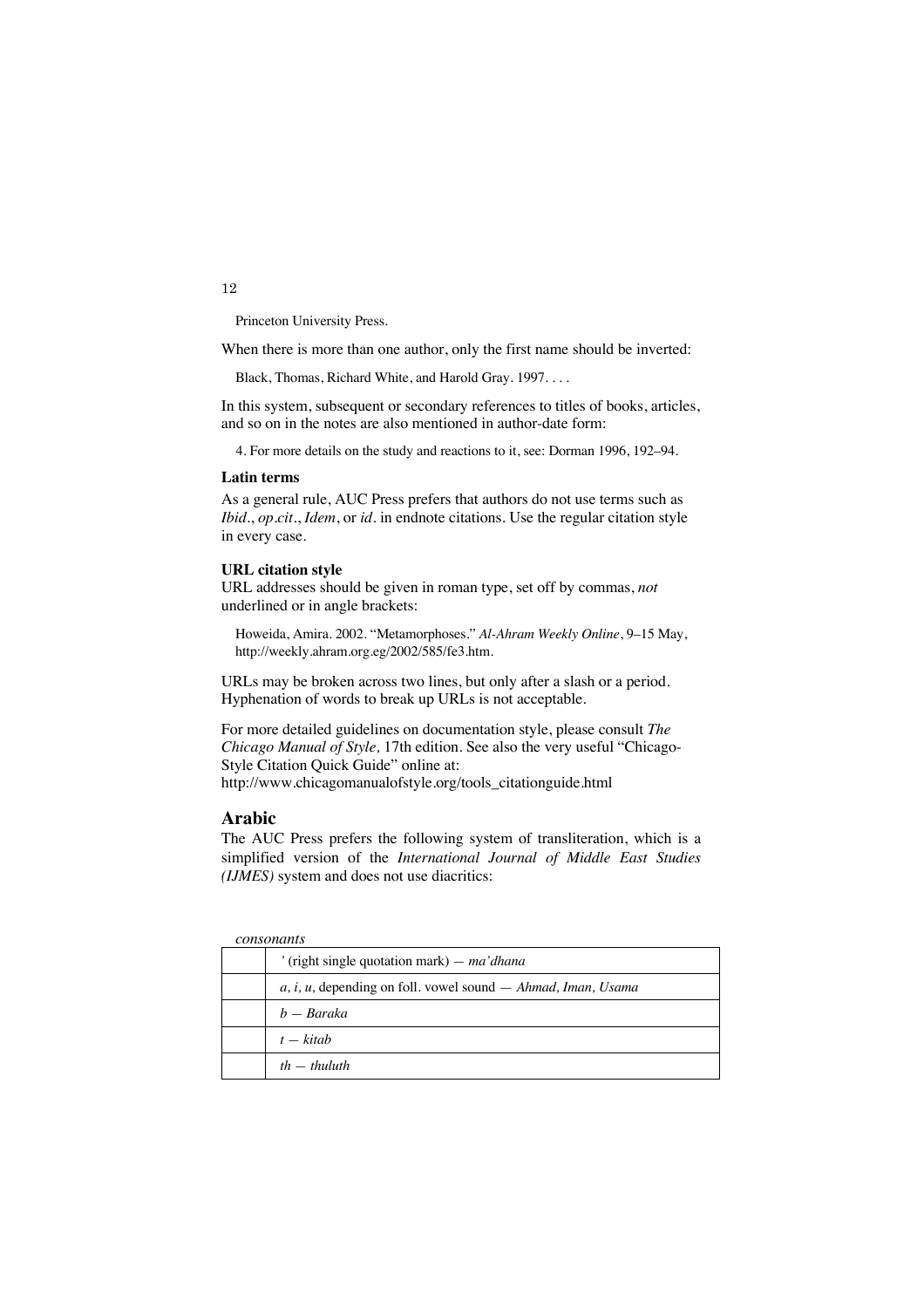| g in a northern Egyptian context; j otherwise $- Faggala$ , Hijaz |
|-------------------------------------------------------------------|
| $h$ – mihrab                                                      |
| $kh - naskhi$                                                     |
| $d - dar$                                                         |
| $dh$ – madhhab                                                    |
| $r -$ madrasa                                                     |
| $z - ziyada$                                                      |
| $s - sabil$                                                       |
| $sh - maskrabiya$                                                 |
| $s - qasr$                                                        |
| $d - Ramadan$                                                     |
| t – mastaba                                                       |
| $z-zuhr$                                                          |
| ' (left single quotation mark) $-$ maq'ad                         |
| $gh - maghrib$                                                    |
| $f$ – malqaf                                                      |
| $q - q$ ibla                                                      |
| $k - k$ uttab                                                     |
| $l - liwan$                                                       |
| $m - manzil$                                                      |
| $n$ – maydan                                                      |
| $h$ - shahada                                                     |
| $a$ when not linked $-$ madrasa                                   |
| at when linked - Madrasat Sultan Hasan                            |
| $w - waqf$                                                        |
| $y - ziyada$                                                      |
| $a$ - mustashfa                                                   |
| -iya — mashrabiya                                                 |
|                                                                   |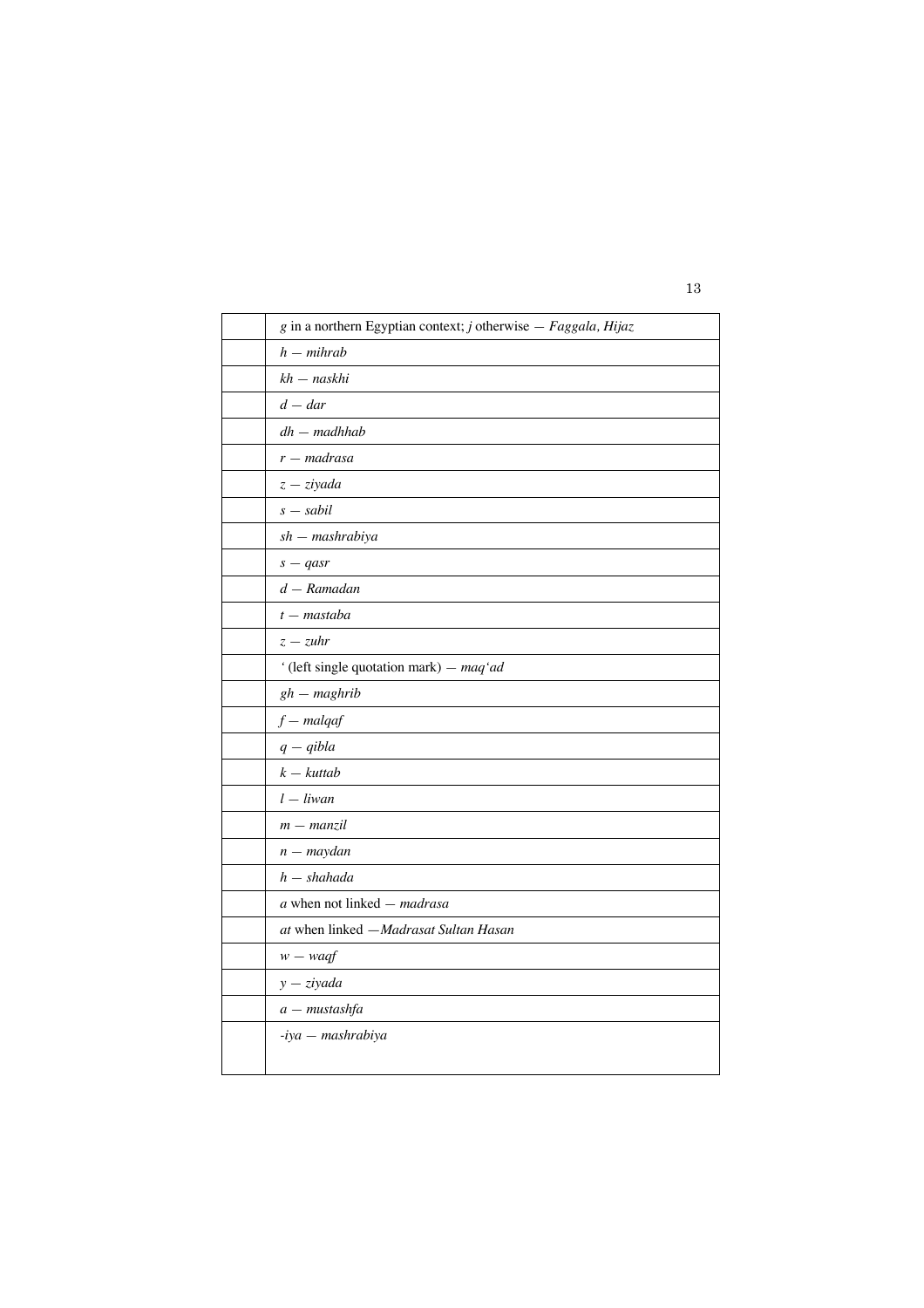NB: geminated consonants are shown double — *kuttab, hammam*

| short vowels     | $a, i, u - \frac{darb}{dx}$ , dikka, funduq                    |
|------------------|----------------------------------------------------------------|
| long vowels      | $a, i, u - bab, sabil, magsura$                                |
| diphthongs       | $ay, aw - bayt, hawsh$                                         |
| definite article | <i>al</i> (invariable; capitalized <i>only</i> at beginning of |
|                  | sentence) — $al-Ghuri$                                         |

These guidelines do not apply to personal and place names that have a wellestablished English spelling (for example, Naguib Mahfouz, Cairo, Suez). And note also that a person's preferences for the spelling of his or her own name should be respected. In some general works it may be appropriate not to indicate the *hamza* and the *'ayn*: Quran, Gamal Abd al-Nasser.

In bibliographies, when citing a work published in Arabic, give the title in transliteration only—don't provide an English translation, and above all don't give the title in English and say "in Arabic." The same principle applies to titles in common European languages, although with languages less familiar to the readership there may be a case for giving the English translation only and adding, for instance, "(in Japanese)."

Note that in citing foreign-language titles you should follow the capitalization conventions of the language concerned. In the case of Arabic titles (of books, short stories, magazines, periodicals, and so on) in transliteration, follow sentence case, that is, capitalize only the first word (but not its article) and any proper nouns, but not adjectives formed from proper nouns:

*'Aja'ib al-athar fi al-tarajim wa-l-akhbar al-Khitat al-jadida al-tawfiqiya li-Misr wa-l-Qahira al-Khitat al-jadida al-misriya La tadkhul ila qalb al-ma'raka*

Do not elide *al-* after *'Abd* but elide after *Abu*.

Zaynab Abu-l-Naja

'Abd al-Mun'im Abu-l-Futuh

Unless they begin with a proper noun, **sub-titles** in Arabic titles in transliteration take an initial lowercase letter:

Henry Dodwell, *Muhammad 'Ali: mu'assis Misr al-haditha*, trans. Ahmad Muhammad 'Abd al-Khaliq Bek and Ahmad Shukri (Nazareth: Daniel, n.d.).

In discursive text, Arabic titles in transliteration should appear, as described above, in italics and sentence case and there may be occasion to provide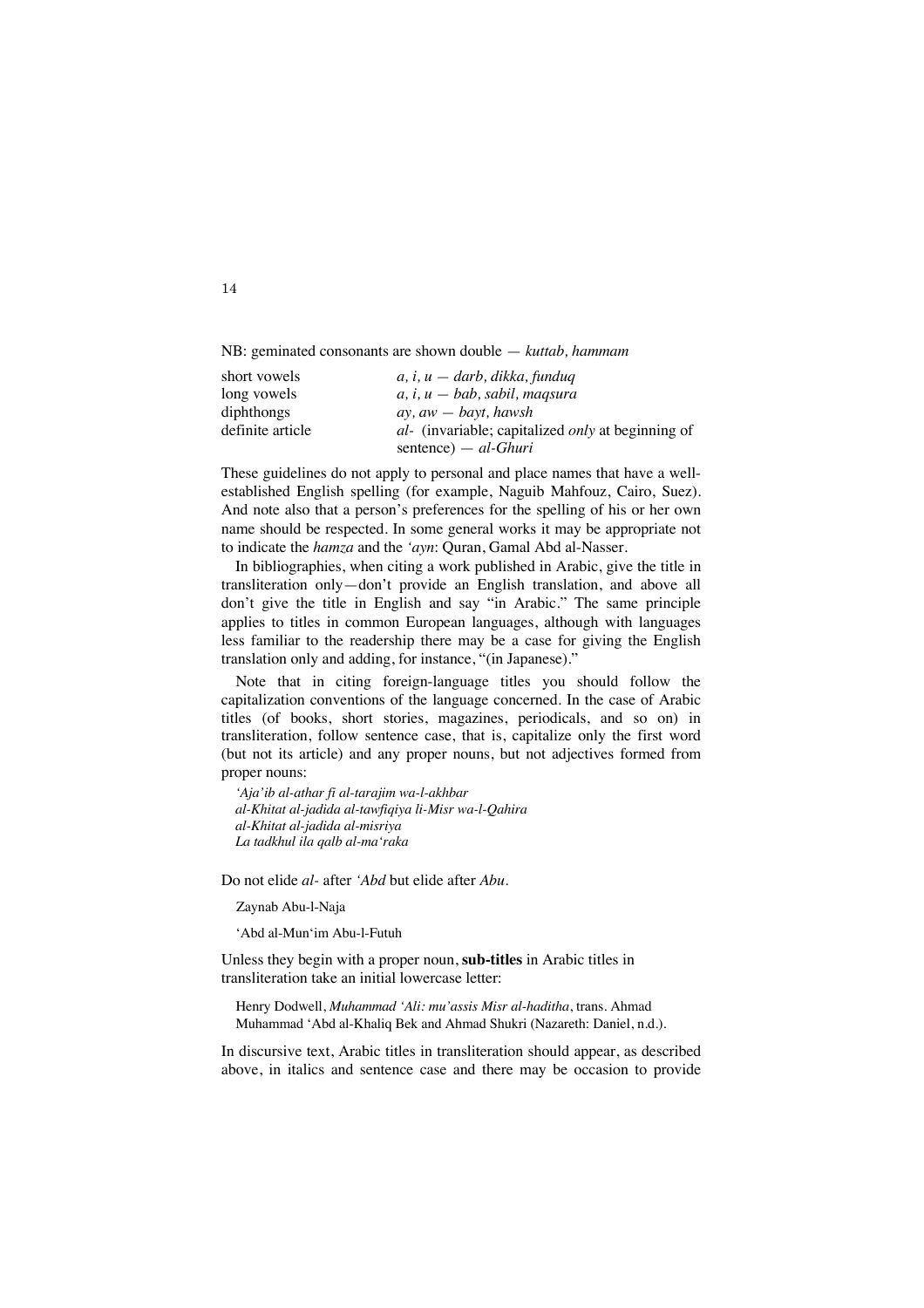translations of titles. If the title does not have a published English translation, the translated title should appear in title case between parentheses and in roman type:

*Akhir al-mala'ika* (The Last of the Angels)

If the Arabic title does have a published English translation, the English title should appear in italics and between parentheses:

*Awlad haratina (Children of the Alley)*

For subsequent mentions of the same book, reference can be made to just the English translation, whether in roman type or in italics.

Arabic short stories that have been published in English are rendered in roman type and between double quotation marks. Do not cite the title of a short story in English only if it has never before been published in English translation.

For a short story that has been translated: "Safinat hanan ila al-qamar" ("A Spaceship of Tenderness to the Moon")

For a short story that has *not* been translated: "Li-l-farah ughniya ukra" (Joy Has Another Song)

Names of organizations in Arabic transliteration are rendered in roman type and in title case:

al-Hay'a al-'Amma li-l-Kitab Wazarat al-Awqaf

Names of TV stations are rendered in roman type and in title case, the same as an organization, unless there is an established English spelling (e.g. Al Jazeera). Names of TV programs are rendered in sentence case and in italics (e.g., *al-Ittijah al-mu'akis*); names of songs are rendered in roman type, sentence case, and between double quotes (e.g., "Inta 'umri"); and names of films are rendered in sentence case and in italics (e.g. *Ghazal al-banat*).

#### **The definite article** *al-*

The initial 'a' in *al-* is capitalized at the beginning of a sentence or heading, but it is *not* capitalized at the beginning of an endnote or bibliographic entry:

4. *al-Nujum al-zahira fi muluk Misr wa-l-qahira*, vol. 7.

The *al-* is ignored in alphabetical lists and indexes, but it is retained in its place:

Badaro, Clea 8 al-Badawi, Mansour 80 Bahgouri, Georges 14, 95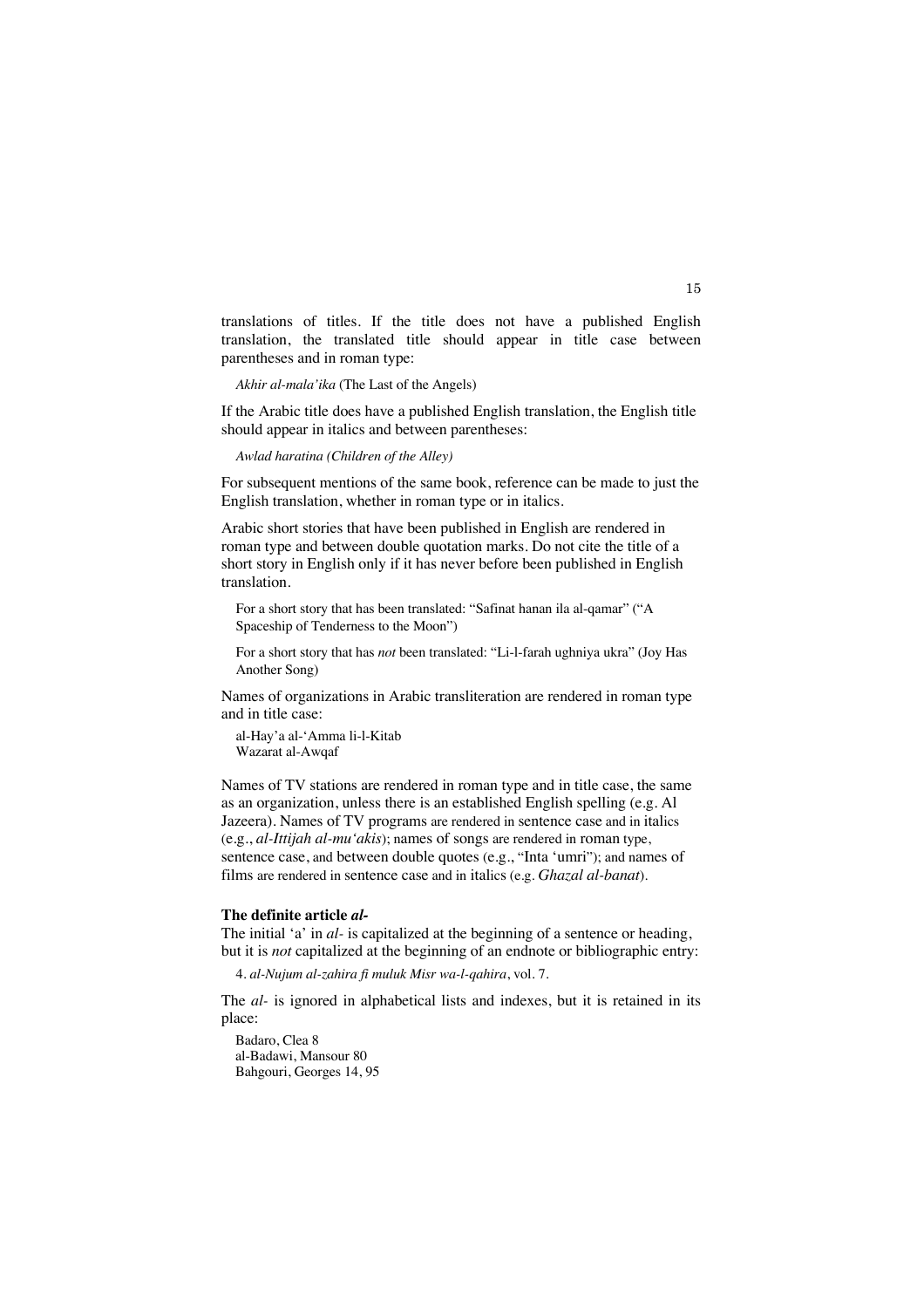al-Bahr, Sarwat 37, 71, 74–75 al-Bassiouni, Mahmoud 43 Bauhaus 17

This rule should be followed even when the Arabic definite article is rendered not as *al-* but as, for example, *el-.*

el-Leissy, Hassan, would be listed under *L*.

However, if the name is written as a single, unhyphenated word, it is indexed under its first letter, like any other name.

Eltahawy, Mona, would be listed under *E*.

## Bias-free Usage

While the question of what constitutes bias in language is one with no easy answers, the AUC Press does ask that its authors weigh the issues and consider carefully the choices available, which may vary according to context and genre. In general, we subscribe to the view adopted by the Board of Directors of the Association of American University Presses in its statement of November 20, 1992:

Books that are on the cutting edge of scholarship should also be at the forefront in recognizing how language encodes prejudice. They should also be agents for change and for the redress of past mistakes. Using words like *mankind* and *man* to refer to men and women, while convenient shorthand, embodies bias and introduces that bias into our perceptions of history and self. The use of the masculine singular pronoun (the "generic he") to refer to all people is misleading and exclusive. Insensitivity to racial and ethnic identities and to differences of religion, age, ability, and sexual orientation reinforces the conscious and unconscious attitudes that allow us too often to reproduce ignorance.

There are various ways of avoiding gender bias. For *mankind* and *man*, for example, many alternatives are available: *humanity*, *humankind*, *the human race*, *the human species*, *human beings*, *people*, and the use of the firstperson plural pronouns (*we*, *us*, *our*, *ours*). Reasonable alternatives can usually be found to compounds in *-man: artisan* for *craftsman*, for instance. A 'generic he' may be replaced with *he or she* or *his or her* (though these are cumbersome when repeated), or a sentence can be recast in the plural or the passive. There is also a case for accepting the third-person plural pronoun with a singular referent: *Everyone has a right to their opinion*. (Shakespeare, Ruskin, Jane Austen, and Bernard Shaw all used it.) It must be pointed out that in translating from Arabic texts it may be difficult or inappropriate to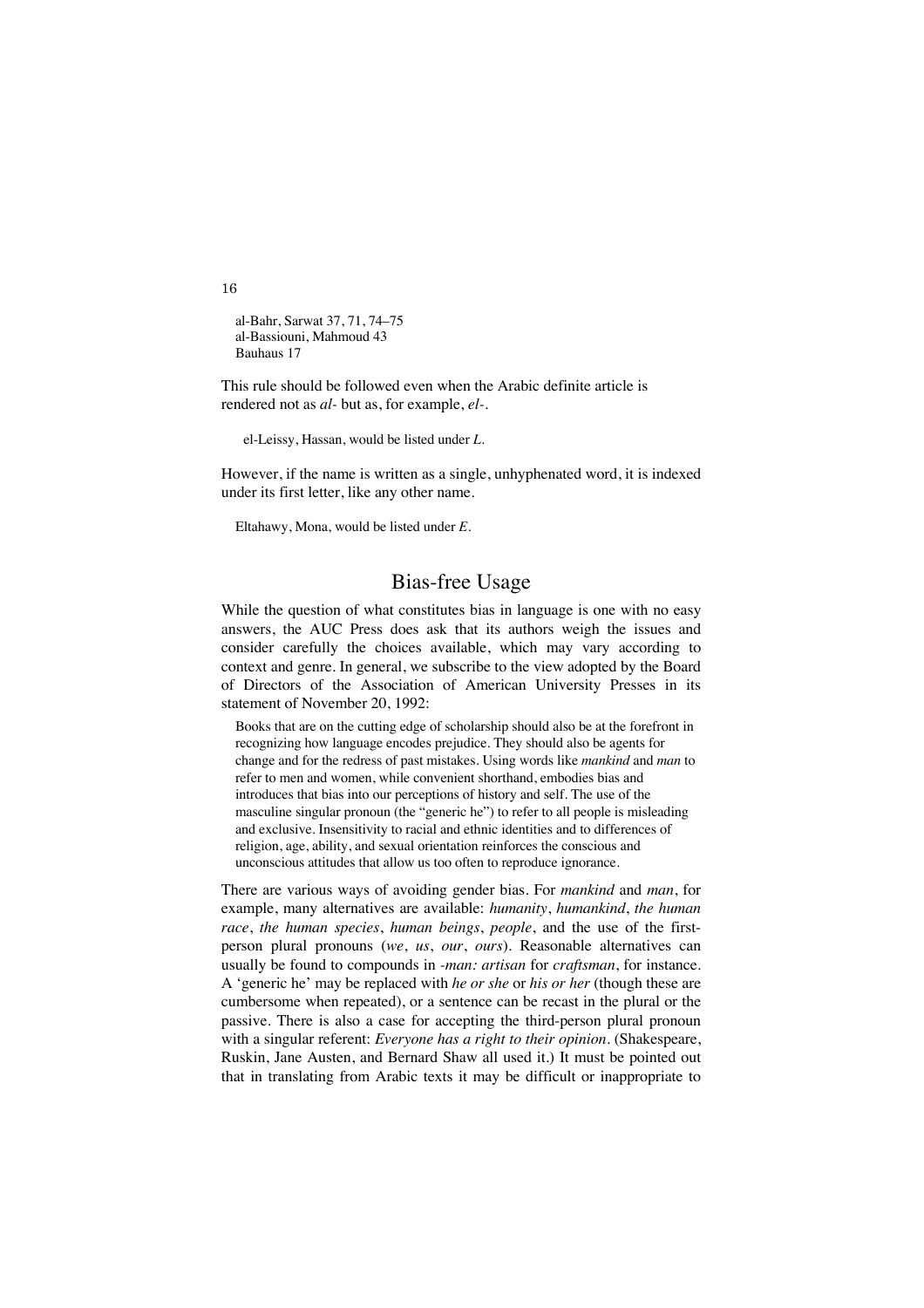manipulate the language to avoid apparent gender bias: sensitive judgment is required.

Also try to avoid cultural and religious bias and offense. Note that *Bedouin* refers to an ethnic group and is capitalized. Note too the following preferred spellings, capitalizations, and usages: *Islam* (the religion), *Muslim* (the person; personal adjective: *a Muslim philosopher)*, *Islamic* (nonpersonal adjective: *an Islamic country*, *Islamic thought*), *Muhammad*, *the Prophet*, *the Qur'an* or *the Quran*, *the Hadith*, *the Sunna*, *Sunni Muslims*, *Shi'i Muslims*, *Sufi*, *Shari'a* or *Sharia*, *mosque.*

Note that *Allah* is simply the Arabic word for God—it is not the name of a different god, like Vishnu, Baal, or Woden. It is used by all Arabic speakers, whether they are Christian, Muslim, or Jewish. In an English context, it should not be left as Allah but should be translated as God.

For further help, contact your editor or consult our copy of *Guidelines for Bias-Free Usage*, prepared for the Association of American University Presses by the Task Force on Bias-Free Language.

## The Editorial Process

All preparatory editorial work at the AUC Press is normally done in Microsoft Word. The stages of the editorial process are usually as follows:

**1. Gardening.** This is an initial cleaning-up of the manuscript, using global commands to change, for example, "dumb quotes" to "smart quotes" and to tidy up any problems we find, such as unwanted hard returns and tabs, etc. You will help us greatly to minimize the work at this stage by paying careful attention to our notes on the formatting and style of manuscripts (above).

**2. Copyediting.** We copyedit directly on screen and email you a version of the text showing changes that have been made to your manuscript. This includes smaller changes, and standardization according to our house style spelling, punctuation, capitalization, italicization, and so on—which may not all be brought to your attention; what we show you are the substantive changes, which may involve word substitution, rewording of sentences or paragraphs, reordering or removal of sentences, paragraphs, or sections, and so on. All these are *suggested* changes, which we ask you to review.

**3. Author review.** On receipt of the copyedited text, you are asked to read through the manuscript very carefully, with four aims in mind:

a) Inspect and consider the changes we are suggesting. Your editor will